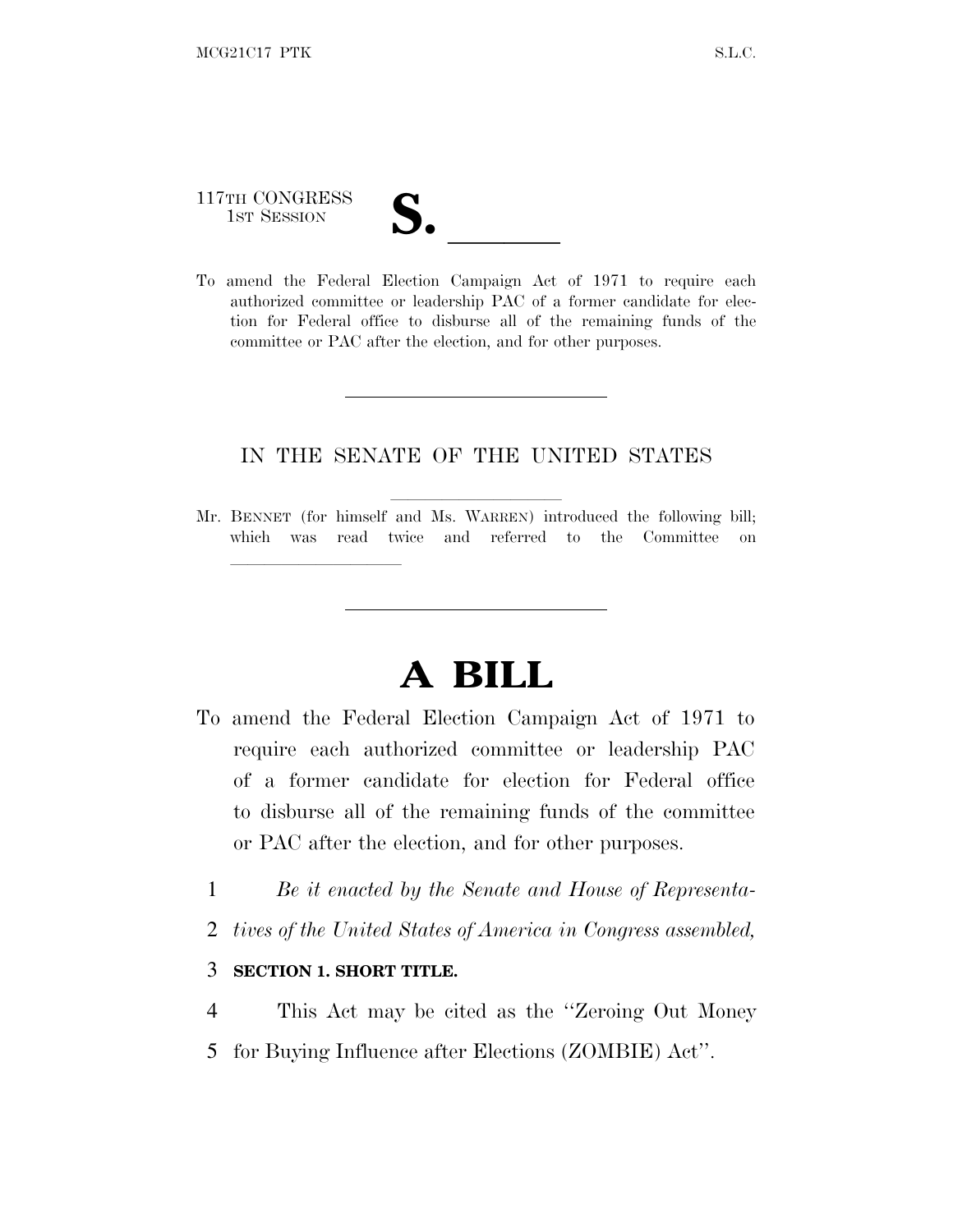| 1              | SEC. 2. REQUIRING AUTHORIZED COMMITTEES OF CAN-             |
|----------------|-------------------------------------------------------------|
| $\overline{2}$ | DIDATES TO DISBURSE UNEXPENDED FUNDS.                       |
| 3              | (a) REQUIRING DISBURSEMENT.—Title III of the                |
| 4              | Federal Election Campaign Act of 1971 (52 U.S.C. 30101)     |
| 5              | et seq.) is amended by inserting after section 303 the fol- |
| 6              | lowing new section:                                         |
| 7              | "SEC. 303A. DISBURSEMENT OF REMAINING UNEXPENDED            |
| 8              | <b>FUNDS.</b>                                               |
| 9              | "(a) REQUIRING DISBURSEMENT.-                               |
| 10             | $\cdot\cdot(1)$ In GENERAL.—Each authorized committee       |
| 11             | or leadership PAC of a candidate shall, in accord-          |
| 12             | ance with subsection (b), disburse all funds of the         |
| 13             | authorized committee or leadership PAC before the           |
| 14             | earliest of-                                                |
| 15             | "(A) the last day of the applicable dis-                    |
| 16             | bursement period;                                           |
| 17             | $\lq$ (B) the date on which the candidate first             |
| 18             | makes a lobbying contact or is employed or re-              |
| 19             | tained to make a lobbying contact that would                |
| 20             | require registration under section 4 of the Lob-            |
| 21             | bying Disclosure Act of $1995$ (2 U.S.C. 1603);             |
| 22             | <b>or</b>                                                   |
| 23             | "(C) the date on which the candidate be-                    |
| 24             | comes an agent of a foreign principal that                  |
| 25             | would require registration under section 2 of               |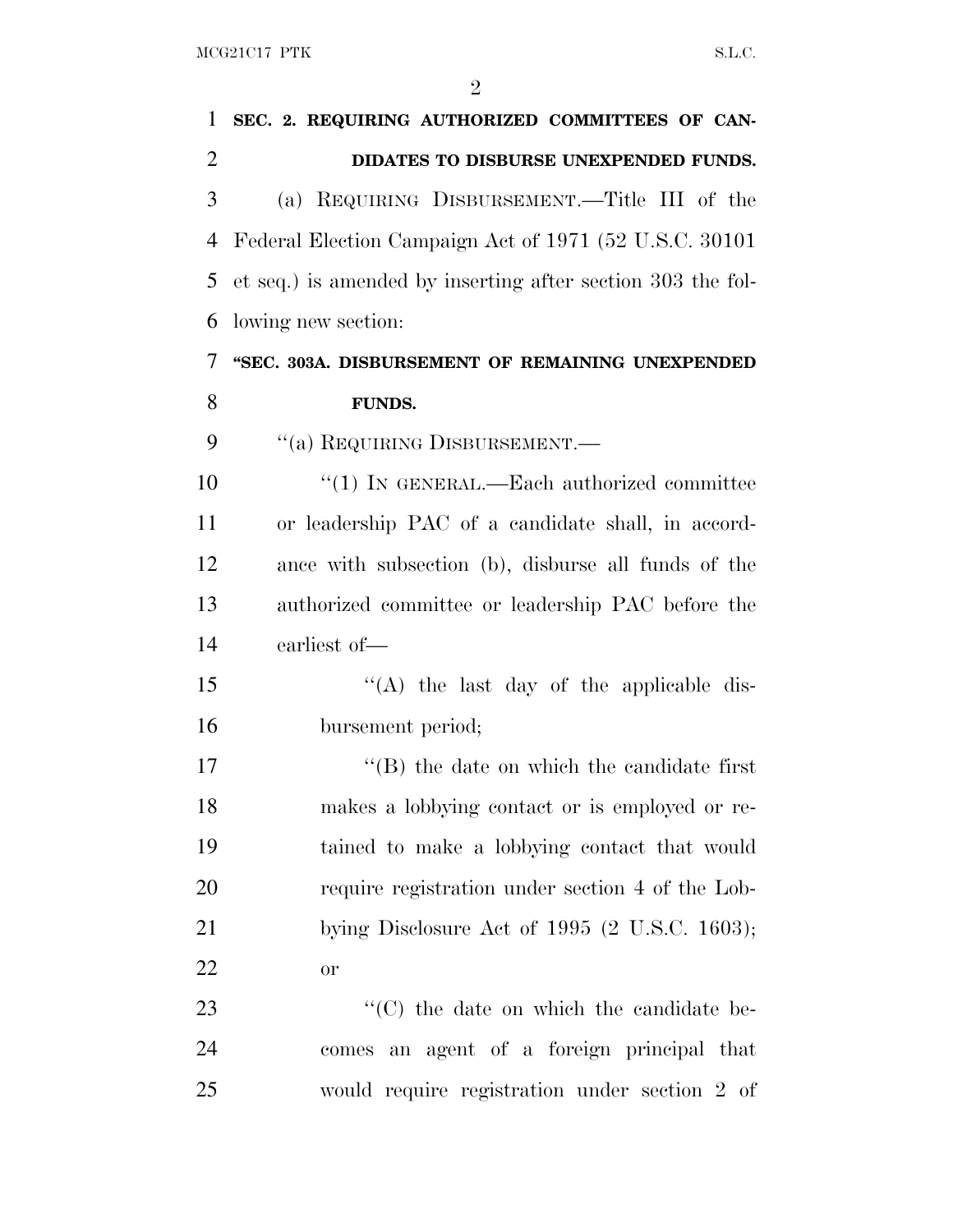| the Foreign Agents Registration Act of 1938, |
|----------------------------------------------|
| as amended $(22 \text{ U.S.C. } 612)$ .      |

3 "(2) EXCEPTION FOR CANDIDATES IN NEXT ELECTION.—Paragraph (1) does not apply to the authorized committee or leadership PAC of a can- didate who, prior to the first day of the applicable disbursement period, provides the appropriate State election official with the information and fees (if any) required under State law for the individual to qualify as a candidate for the next election for the office sought by the candidate or the next election for another Federal office.

13 "(3) APPLICABLE DISBURSEMENT PERIOD.—In this subsection, the 'applicable disbursement period' is, with respect to a candidate seeking election for an office, the 6-month period which begins on the day after the latest date on which an individual may provide the appropriate State election official with the information and fees (if any) required under State law for the individual to qualify as a candidate 21 for the next election for such office. In the case of a candidate for Senate, the office sought shall be the Senate office in the class that ends with the term of the office for which such candidate is seeking.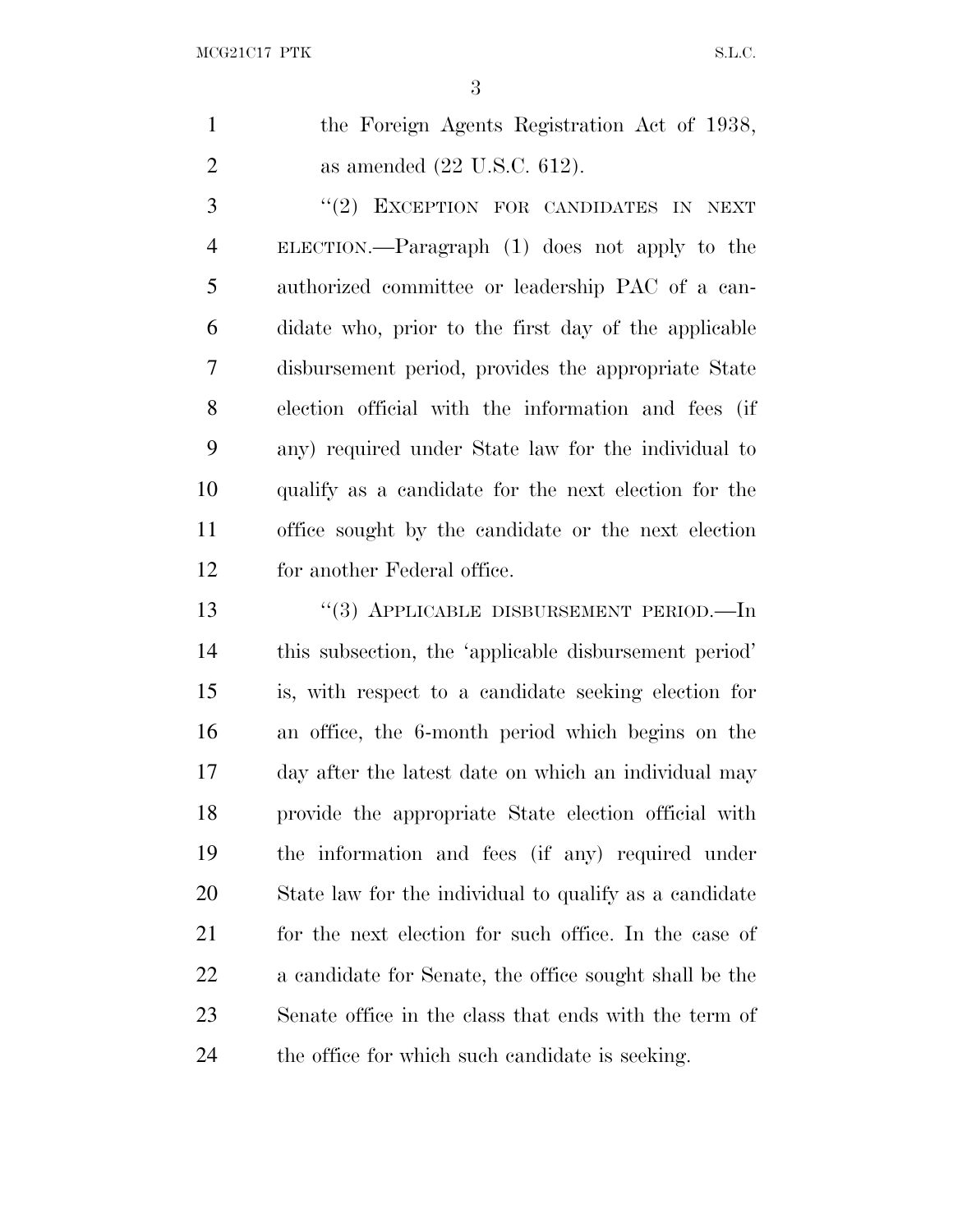''(b) RULES FOR DISBURSEMENT OF FUNDS.—Any funds to which subsection (a) applies that are disbursed on or after the first day of the applicable disbursement period shall be disbursed as follows:

5 "(1) PAYMENT OF OBLIGATIONS.—An author- ized committee or leadership PAC shall first pay ob- ligations incurred in connection with the operation of the committee.

9 "(2) OTHER PERMITTED DISBURSEMENTS.— Notwithstanding section 313(a), if, after disbursing all of the funds necessary to pay obligations under paragraph (1), funds of a committee or PAC remain unexpended, the committee or PAC may only dis- burse such remaining funds for the following pur-poses:

 $"({\rm A})$  To return to any person a contribu-17 tion the person made to the committee or PAC. 18 ''(B) Except as provided in paragraph  $(3)(A)$ , to make a contribution to an organiza- tion described in section 170(c) of the Internal Revenue Code of 1986.

22 "(3) PROHIBITIONS.—In disbursing funds pur- suant to the requirements of this section, an author-ized committee or leadership PAC may not disburse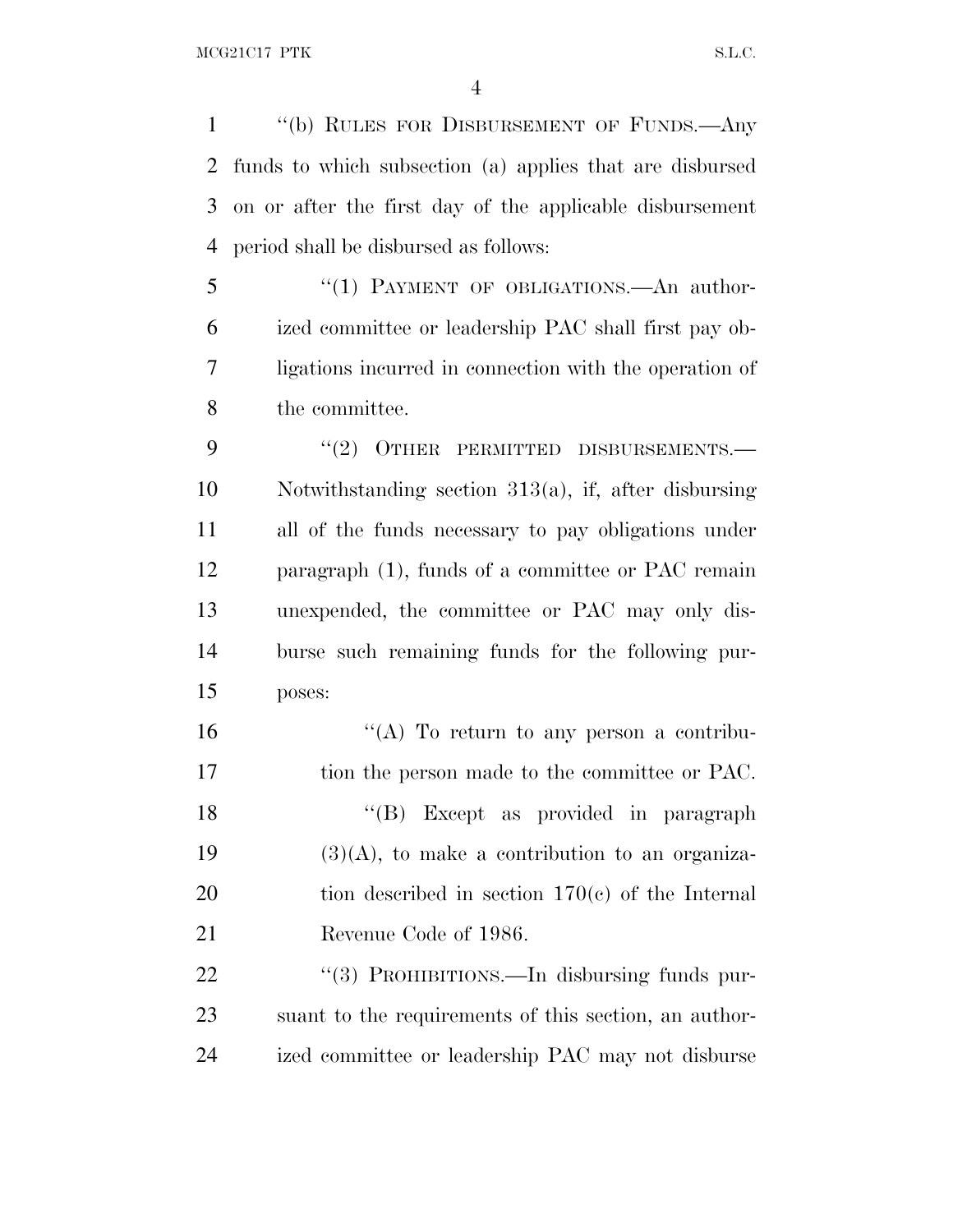| $\mathbf{1}$   | funds during the applicable disbursement period to        |
|----------------|-----------------------------------------------------------|
| $\overline{2}$ | any of the following:                                     |
| 3              | "(A) Any organization described in section                |
| $\overline{4}$ | $170(c)$ (other than an organization described in         |
| 5              | paragraph $(1)$ thereof) if—                              |
| 6              | "(i) the organization was established                     |
| 7              | by the candidate;                                         |
| 8              | "(ii) the organization bears the can-                     |
| 9              | didate's name; or                                         |
| 10             | "(iii) the candidate or a relative of the                 |
| 11             | candidate—                                                |
| 12             | "(I) is employed by such organi-                          |
| 13             | zation;                                                   |
| 14             | $\lq\lq$ (II) is an officer of such organi-               |
| 15             | zation; or                                                |
| 16             | "(III) performs services (whether                         |
| 17             | paid or unpaid) on behalf of such or-                     |
| 18             | ganization.                                               |
| 19             | "(B) Any relative of the candidate unless                 |
| 20             | the funds are disbursed to pay an obligation of           |
| 21             | the committee as described in paragraph (1)               |
| 22             | which is reported by the committee or PAC as              |
| 23             | disbursement under section $304(b)(5)$ or<br>$\mathbf{a}$ |
| 24             | which would be so reported if the amount of the           |
| 25             | disbursement were in excess of $$200$ .                   |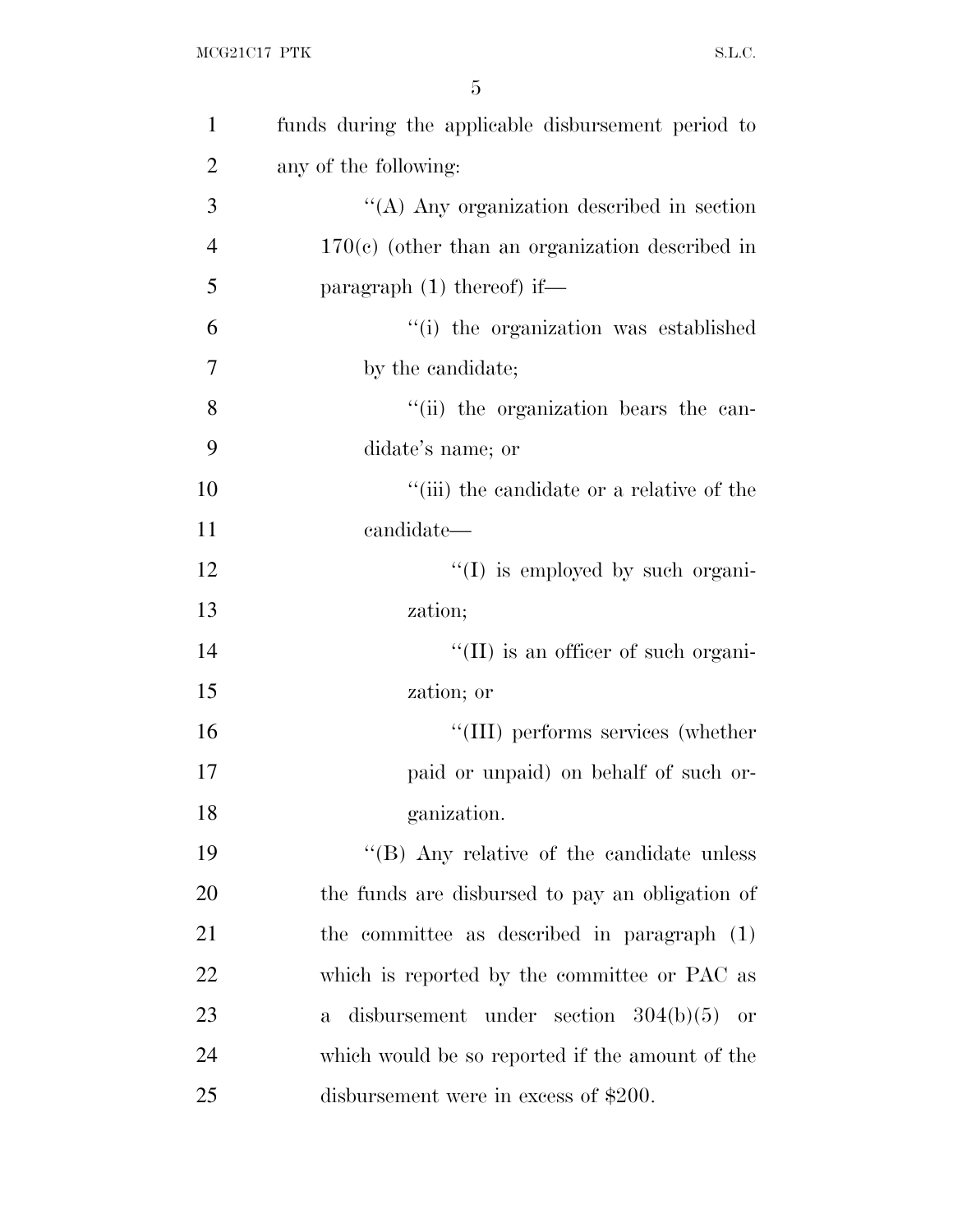''(c) DEFINITIONS.—In this section:

2 "(1) LEADERSHIP PAC.—The term 'leadership PAC' has the meaning given such term in section 4  $304(i)(8)(B)$ .

 ''(2) RELATIVE.—The term 'relative' means, with respect to a candidate, an individual who is re- lated to the candidate as father, mother, son, daugh- ter, brother, sister, uncle, aunt, first cousin, nephew, niece, husband, wife, father-in-law, mother-in-law, son-in-law, daughter-in-law, brother-in-law, sister-in- law, stepfather, stepmother, stepson, stepdaughter, stepbrother, stepsister, half brother, or half sister.''. (b) CONFORMING AMENDMENT RELATING TO PER- MITTED USES OF CONTRIBUTIONS.—Section 313(a) of such Act (52 U.S.C. 30114(a)) is amended by striking ''A contribution'' and inserting ''Subject to section 303A, a contribution''.

 (c) EFFECTIVE DATE.—The amendments made by this section shall apply with respect to the regularly sched- uled general election for Federal office held in November 2022 and each succeeding election for Federal office.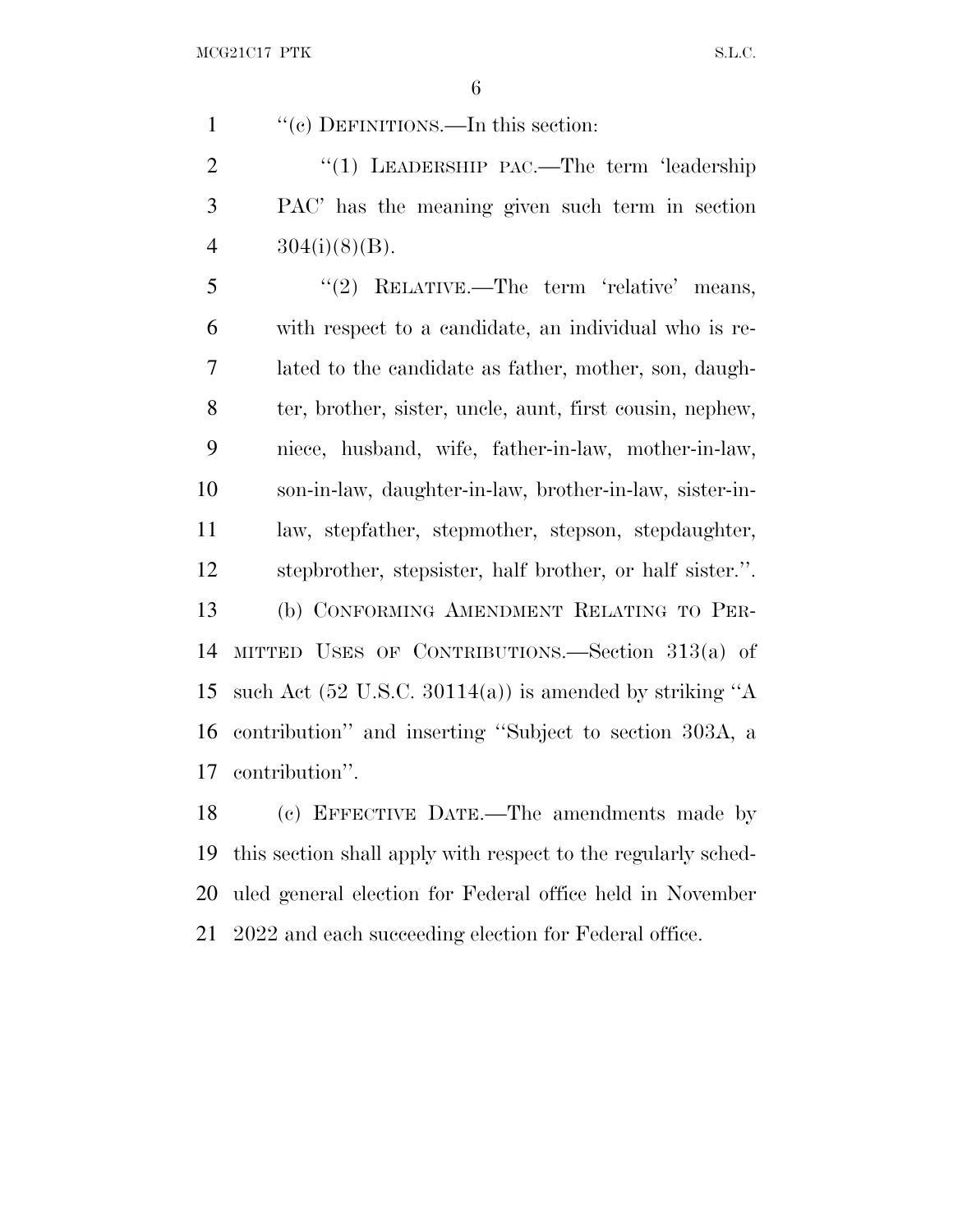| 1              | SEC. 3. REQUIRING FORMER CANDIDATES SERVING AS               |
|----------------|--------------------------------------------------------------|
| $\overline{2}$ | REGISTERED LOBBYISTS TO CERTIFY COM-                         |
| 3              | DISBURSEMENT REQUIRE-<br><b>PLIANCE</b><br>WITH              |
| $\overline{4}$ | MENTS.                                                       |
| 5              | (a) CERTIFICATION OF COMPLIANCE.—Section 4(b)                |
| 6              | of the Lobbying Disclosure Act of 1995 (2 U.S.C.             |
| 7              | $1603(b)$ is amended—                                        |
| 8              | $(1)$ in paragraph $(6)$ , by striking "and" at the          |
| 9              | end;                                                         |
| 10             | $(2)$ in paragraph $(7)$ , by striking the period at         |
| 11             | the end and inserting "; and"; and                           |
| 12             | $(3)$ by inserting after paragraph $(7)$ the fol-            |
| 13             | lowing:                                                      |
| 14             | $\cdot\cdot$ (8) in the case of an individual who was a can- |
| 15             | didate for election for Federal office, a certification      |
| 16             | (under penalty of perjury) that each authorized com-         |
| 17             | mittee and leadership PAC (as defined in section             |
| 18             | $304(i)(8)(B)$ of the Federal Election Campaign Act          |
| 19             | of 1971) of the individual is in compliance with sec-        |
| 20             | tion 303A of the Federal Election Campaign Act of            |
| 21             | 1971 (relating to the disbursement of funds of the           |
| 22             | committee or leadership PAC which remain unex-               |
| 23             | pended after the date of the election).".                    |
| 24             | (b) EFFECTIVE DATE.—The amendment made by                    |
| 25             | subsection (a) shall apply with respect to registration      |

statements filed under section 4(a) of the Lobbying Dis-